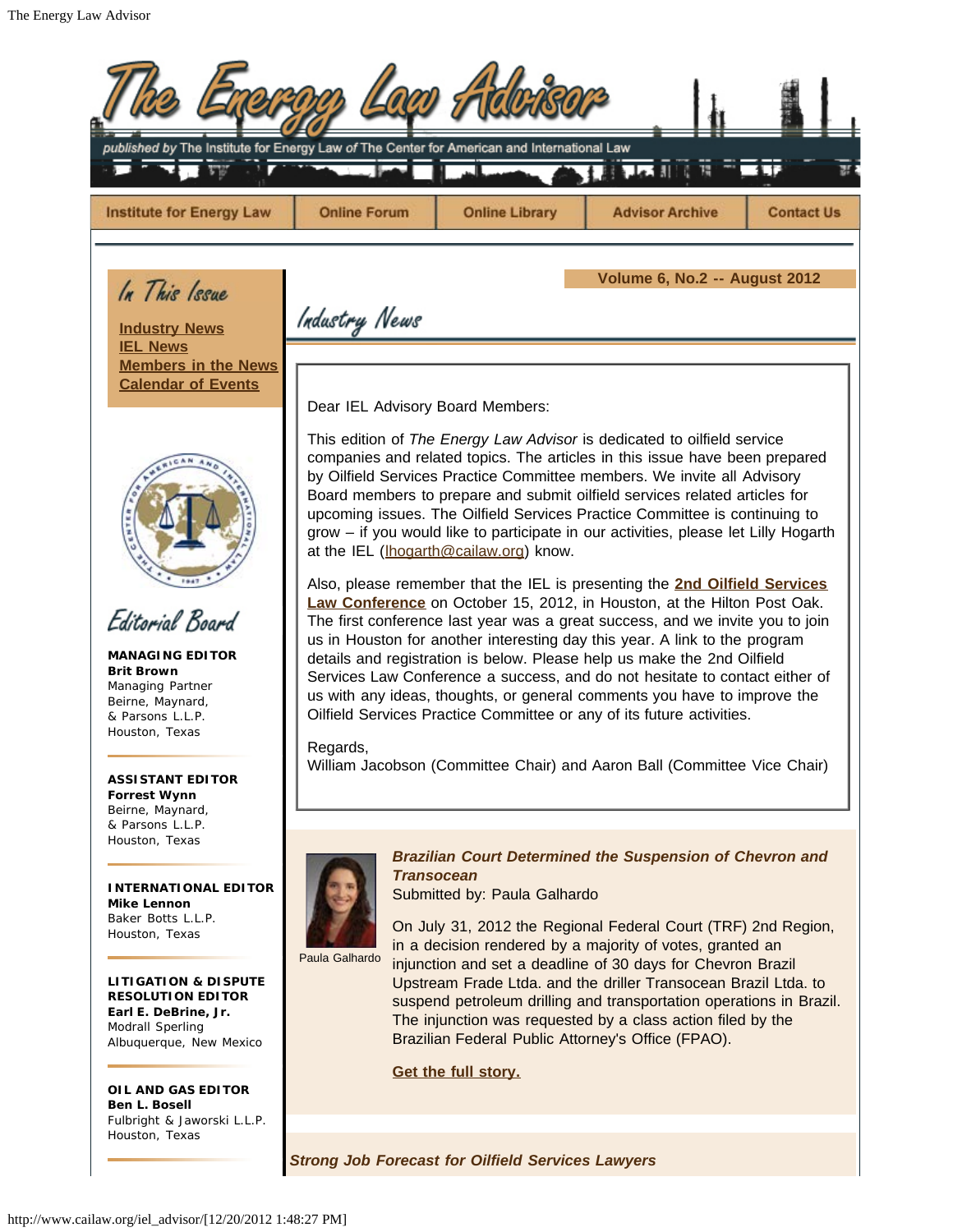**OILFIELD SERVICES EDITOR Aaron Ball** Squire, Sanders & Dempsey (US) LLP Houston, Texas

**POWER / ALTERNATIVE ENERGY EDITOR Scott Deatherage** Patton Boggs LLP Dallas, Texas

**YOUNG ENERGY PROFESSIONALS EDITOR David Sweeney** Bracewell & Giuliani LLP Houston, Texas

**INSTITUTE FOR ENERGY LAW**

International Law 5201 Democracy Dr. Plano, Texas 75024 Tel: 972.244.3400 Fax: 972.244.3401

**David F. Asmus** Chair, IEL Advisory Board Morgan, Lewis & Bockius LLP Houston, Texas

**David B. Winn** IEL Director and CAIL Vice President Plano, Texas

**J. Alan B. Dunlop** IEL Associate Director Plano, Texas



**Curtis R. Frasier**

The oil field services sector is one of the hottest segments of the U.S. legal market today and many companies are expanding their in-house capacity by adding positions at the counsel, senior counsel and associate general counsel level. In addition, positions for compliance professionals and contract managers for which a J.D. credential is often preferred, are some of the fastest growing in the sector. Job growth is being driven by domestic exploration and production, international offshore drilling and the enhanced regulatory environment courtesy of the Foreign Corrupt Practices Act (FCPA) and UK Anti-Bribery Act.

**Get the full story.**

IEL News

The Center for American and **Continuing our introduction of new IEL Executive Committee members:** 

Executive Vice President & General Counsel



Curtis Fraisier

Shell Oil Company

Curtis Frasier is the Executive Vice President & General Counsel of Shell Oil Company in the USA and Royal Dutch Shell's Upstream businesses throughout the Americas.

Since joining Shell Oil Company in 1982, Curtis has held a number of positions within Shell's Legal Organization in Houston, London and The Hague, including serving as Secretary to the Royal Dutch Shell Committee of Managing Directors and the joint Conference of the Boards of Royal Dutch Petroleum and The Shell Transport and Trading Company and later as General Counsel of Shell's global Exploration & Production business.

Curtis has also led a number of business units within Shell, serving as a Vice President of Tejas Gas Corporation, Sr. Vice President of Coral Energy, President of Shell Midstream Enterprises and President of Shell US Gas & Power. He has also served as a Director of Shell Oil Company, Shell Petroleum Inc. and Enterprise Products Partners LP.

Outside of Shell, Curtis is currently a member of the Law Committee of the American Petroleum Institute, an Executive Committee member of the Institute for Energy Law, a Member of the Board of Trustees of The Center for American and International Law, and a Member of the Board of Directors of the ASU Global Institute of Sustainability.

Curtis received his BA from Arizona State University in 1977 and his Juris Doctor from the University of Tulsa in 1982.

**Jason Klein** Deputy General Counsel BG Group plc



Linda Katz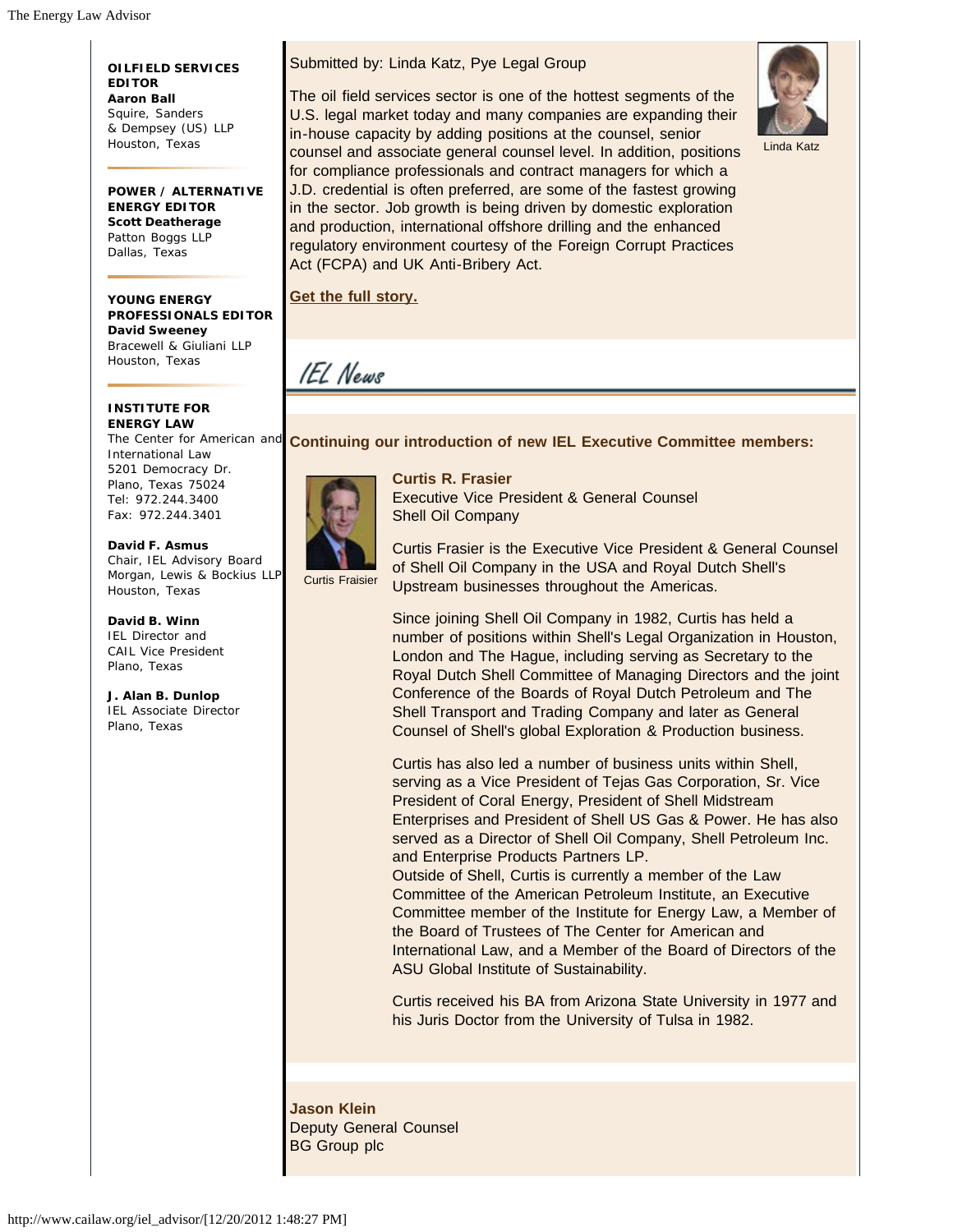

Jason is Deputy General Counsel of BG Group plc. He is responsible for legal support of BG's activities across the Americas, Europe and global energy marketing and shipping. Since joining BG in 2003, Jason has had assignments in Houston, Oman and Australia. Jason graduated from the University of Texas School of Law in 2000 and was an associate with Vinson & Elkins prior to joining BG.



**Harry W. Sullivan, Jr.** Senior Counsel **ConocoPhillips** 

Harry Sullivan

Harry W. Sullivan, Jr. is Senior Counsel in the International E&P Legal Group of ConocoPhillips. He has a J.D. degree from Louisiana State University School of Law and an LL.M. degree from Southern Methodist University's School of Law. He is licensed to practice law in the states of Louisiana and Texas and before the Supreme Court of the United States; and is Board Certified in Oil, Gas and Mineral Law in Texas. He is also admitted as a Solicitor in England and Wales. His experience includes negotiating and working in more than 25 different countries, including specifically: Algeria, Australia, Azerbaijan, China, Egypt, Georgia, Indonesia, Kazakhstan, Kuwait, Malaysia, Mozambique, Myanmar, Nigeria, Oman, Pakistan, Qatar, Russia, Saudi Arabia, Turkey, the UAE and the U.S. Additionally, he has taught oil and gas law at Texas Wesleyan School of Law, SMU's Cox School of Business and Dallas' El Centro College; business law at the University of Texas at Arlington; and various subjects at numerous seminars and short courses.

## **Richard C. Vint** Chief Attorney Exxon Mobil Corporation



Richard Vint

Corporation Law Department, and responsible for managing the delivery of legal services to the Exploration and Upstream Ventures organizations. Mr. Vint obtained his Bachelor of Science degree in Geology and Juris Doctor of Law from the University of Arkansas. Previous work experience include positions with Halliburton Company as Chief Attorney for the Middle East and Former Soviet Union Regions, and as Managing Senior Counsel for Halliburton Company Europe, Africa and Former Soviet Union Regions. Mr. Vint's previous project work experience includes the negotiation of major upstream investment activity in Indonesia, Iraq, Qatar and Russia, and related project financing transactional work.

Richard C. Vint is currently a Chief Attorney for the Exxon Mobil

back to top  $\blacktriangle$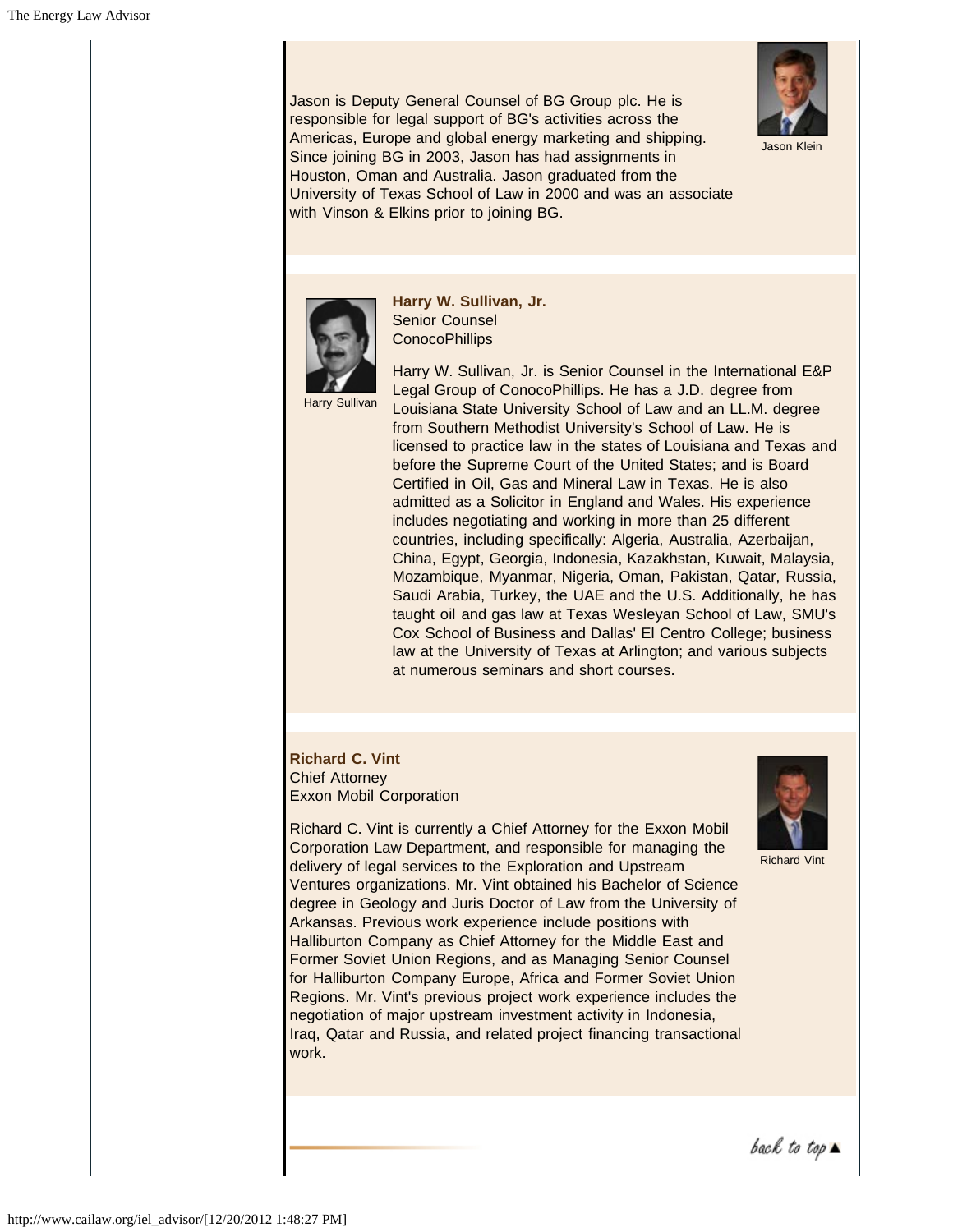To submit an industry news item for the next issue, contact Brit Brown at bbrown@bmpllp.com and lhogarth@cailaw.org.

## Members in the News



Adams and Reese is pleased to announce that energy and oil and gas attorney Derek José Anchondo has joined the firm's Houston office as Special Counsel and as a member of the Special Business Services practice group. **Read more**.

Derek Anchondo

## **Participate in the IEL Advisory Board LinkedIn Group**

Share your thoughts on current issues and developments in the field with other members of the Advisory Board in our new members-only IEL Advisory Board LinkedIn group. If you are not already a member of LinkedIn, click here for directions on how to join.

## **Visit the Advisory Board Members website**

To visit the members website, click here and enter the password that was sent to you recently by email (If you need the email sent to you again, please email lhogarth@cailaw.org. Here you will find current information about the Institute, the Advisory Board and the members themselves, including member photo rosters, committee descriptions and rosters, and a calendar of upcoming events. Here you can also access our new members-only online forum on LinkedIn, our bimonthly newsletter *The Energy Law Advisor*, our *Online Articles Index*, our other publications, and a description of Sponsorship Opportunities at upcoming programs.

back to top **A** 

Submit your member announcements for the next issue, with a photo if possible, to **lhogarth@cailaw.org**.

Calendar of Events

**International Oil & Gas Law, Contracts, and Negotiations - Upstream** September 24-28 Houston, Texas

**5th Annual Young Energy Professionals General Counsel Forum** (Register online) September 25, 2012

Houston, Texas

**International Oil & Gas Law, Contracts, and Negotiations - Midstream** October 1-5 Houston, Texas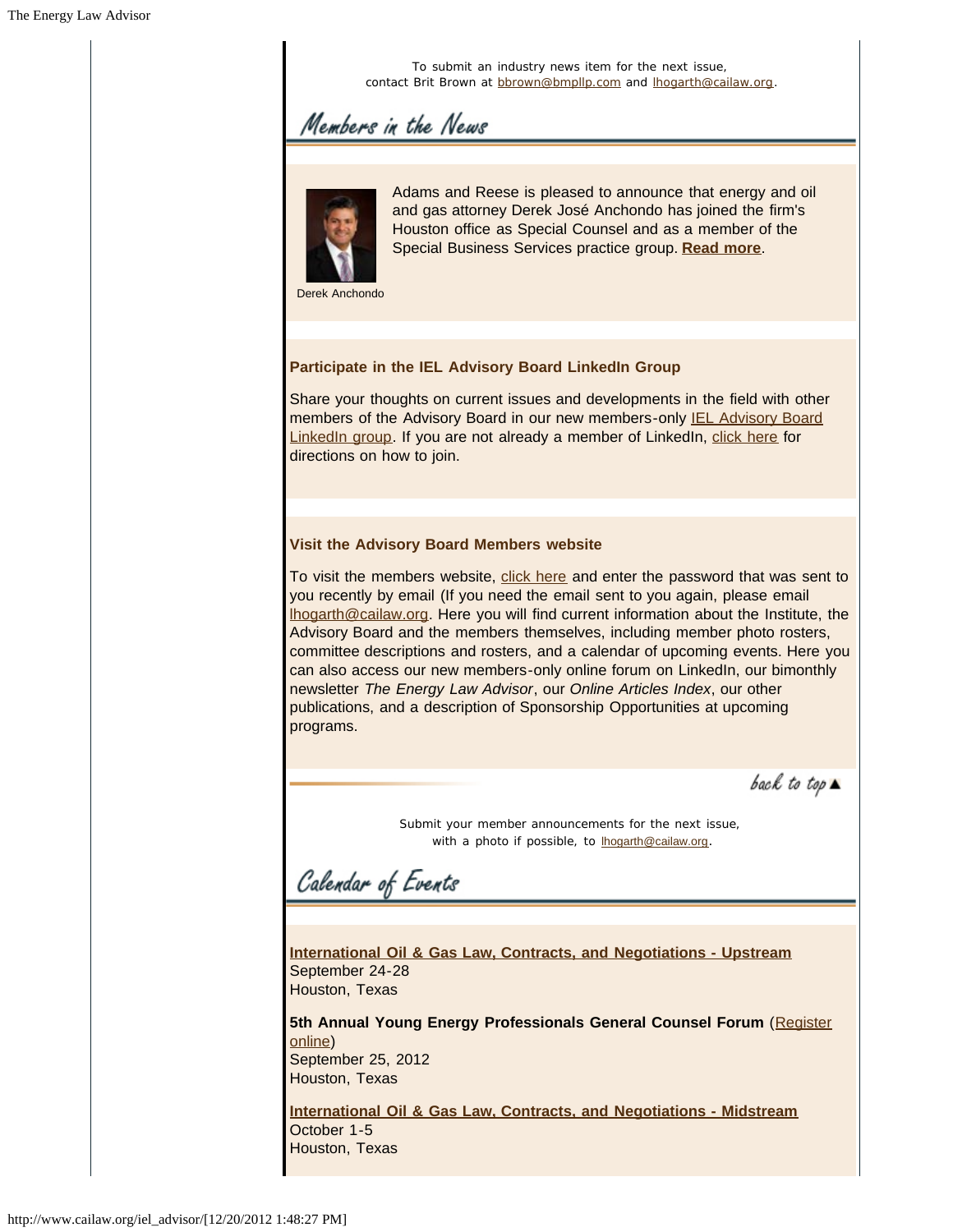| 2nd Oilfield Services Law Conference<br>October 15, 2012                 |
|--------------------------------------------------------------------------|
| Houston, Texas                                                           |
|                                                                          |
| Oil & Gas Law Short Course                                               |
| October 22-26, 2012                                                      |
| Houston, Texas                                                           |
| 11th Annual Energy Litigation Conference                                 |
| November 15, 2012                                                        |
| Houston, Texas                                                           |
|                                                                          |
| Midstream Oil & Gas Law Conference (Register online)<br>December 7, 2012 |
| Houston, Texas                                                           |
|                                                                          |
| 64th Annual Oil & Gas Law Conference                                     |
| February 21-22, 2013                                                     |
| Houston, Texas                                                           |
| <b>Texas Mineral Titles Course</b>                                       |
| April 5, 2013                                                            |
| Houston, Texas                                                           |
| <b>Institute for Natural Resources Law Teachers</b>                      |
| May 29-31, 2013                                                          |
| Flagstaff, Arizona                                                       |
|                                                                          |
| 4th Law of Shale Plays Conference<br><b>June 6-7</b>                     |
| Fort Worth, Texas                                                        |
|                                                                          |
| 4th IEL-SEERIL International Oil & Gas Law Conference                    |
| July 1-2, 2013<br>London, United Kingdom                                 |
|                                                                          |
| International Oil & Gas Law, Contracts, and Negotiations - Upstream      |
| September 23-27, 2013                                                    |
| Houston, Texas                                                           |
| International Oil & Gas Law, Contracts, and Negotiations - Midstream     |
| September 30 - October 4, 2013                                           |
| Houston, Texas                                                           |
| Oil & Gas Law Short Course                                               |
| October 21-25, 2013                                                      |
| Westminster, Colorado                                                    |
|                                                                          |
|                                                                          |
| back to top $\blacktriangle$                                             |
|                                                                          |
| © Copyright 2012 - All Rights Reserved<br>www.cailaw.org/iel             |
|                                                                          |
|                                                                          |

**To ensure that you continue to receive the Energy Law Advisor and its E-Lerts, please add iel@cailaw.org to your safe sender list or address book today. Please feel free to forward The Energy Law Advisor newsletter and its E-Lerts to an interested colleague.**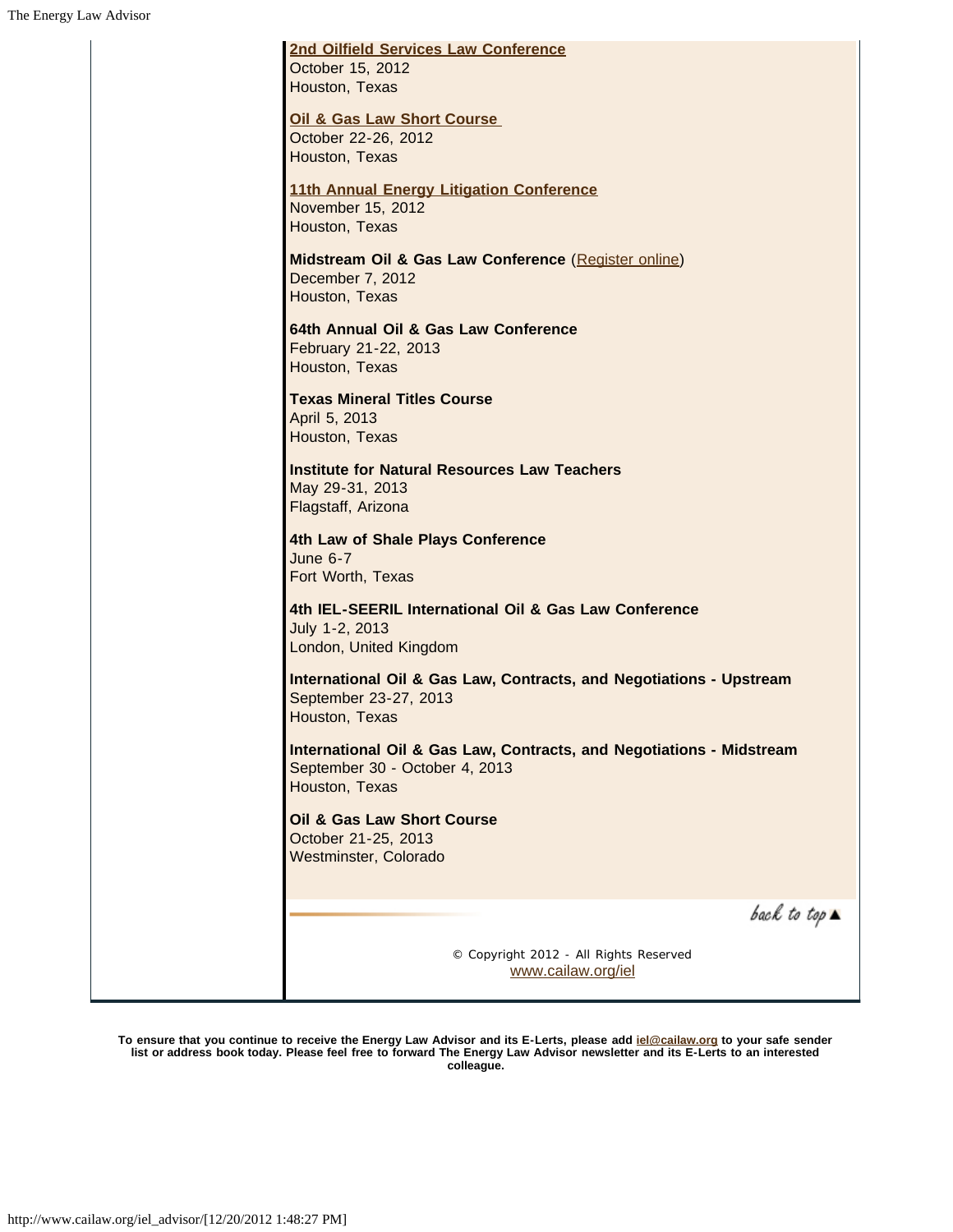